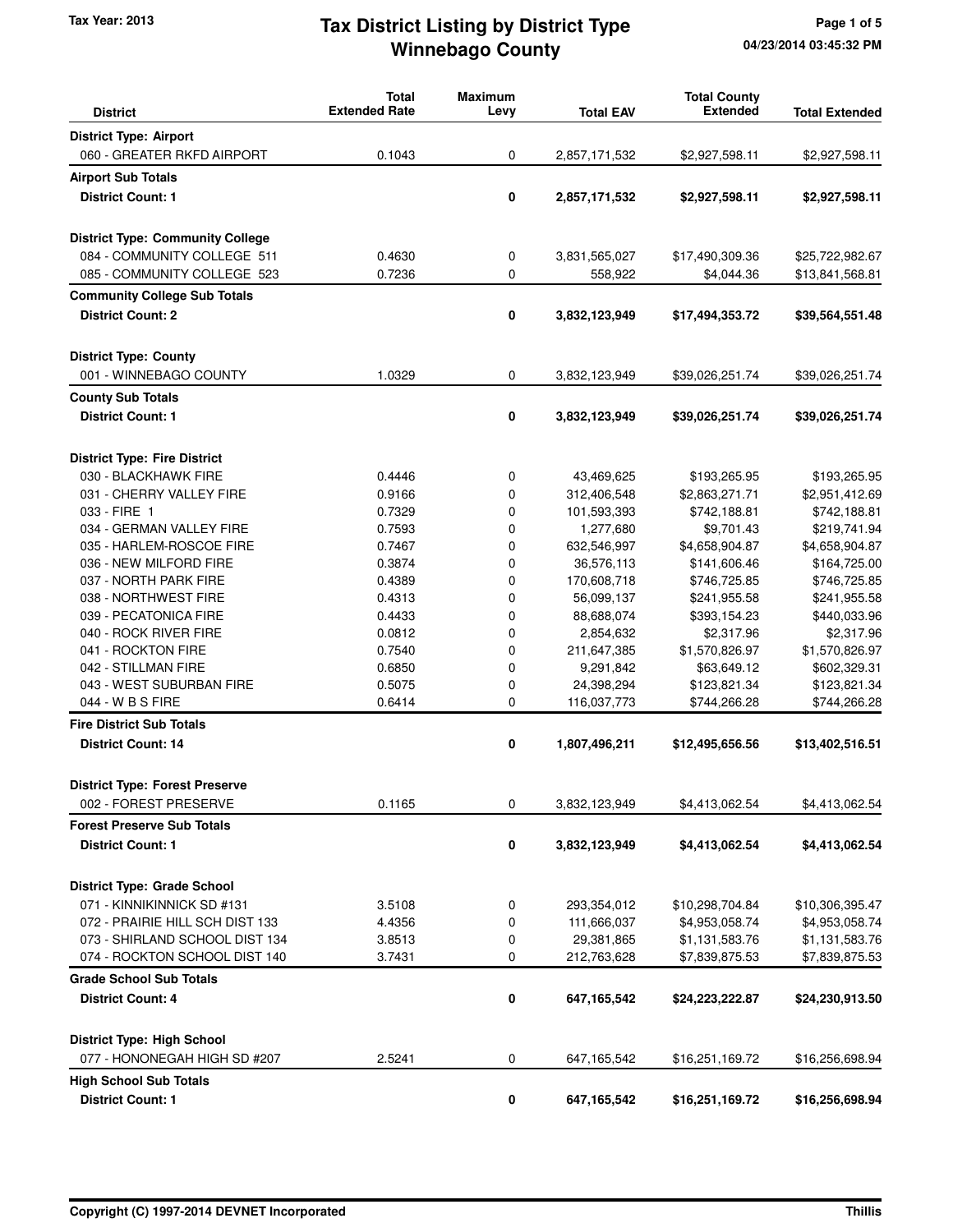# **Winnebago County** Tax Year: 2013 **Tax District Listing by District Type** Page 2 of 5

| <b>District</b>                           | <b>Total</b><br><b>Extended Rate</b> | <b>Maximum</b><br>Levy | <b>Total EAV</b> | <b>Total County</b><br><b>Extended</b> | <b>Total Extended</b> |
|-------------------------------------------|--------------------------------------|------------------------|------------------|----------------------------------------|-----------------------|
| <b>District Type: Libraries</b>           |                                      |                        |                  |                                        |                       |
| 061 - SOUTH BELOIT CITY LIBRARY           | 0.2047                               | 0                      | 105,522,462      | \$216,004.48                           | \$216,004.48          |
|                                           |                                      |                        |                  |                                        |                       |
| <b>Libraries Sub Totals</b>               |                                      |                        |                  |                                        |                       |
| <b>District Count: 1</b>                  |                                      | 0                      | 105,522,462      | \$216,004.48                           | \$216,004.48          |
| <b>District Type: Library District</b>    |                                      |                        |                  |                                        |                       |
| 054 - CHERRY VALLEY LIBRARY               | 0.3774                               | 0                      | 251,707,160      | \$949,754.14                           | \$987,029.19          |
| 055 - NORTH SUBURBAN LIBRARY              | 0.2906                               | 0                      | 1,120,922,627    | \$3,224,200.20                         | \$3,329,037.25        |
| 056 - PECATONICA LIBRARY                  | 0.1878                               | 0                      | 84,519,378       | \$158,727.40                           | \$180,466.46          |
| 057 - TALCOTT FREE LIBRARY                | 0.2112                               | 0                      | 183,300,464      | \$380,129.52                           | \$380,129.52          |
| 058 - WINNEBAGO LIBRARY                   | 0.2023                               | 0                      | 141, 163, 515    | \$285,573.80                           | \$285,573.80          |
| 059 - ROCKFORD CITY LIBRARY               | 0.4724                               | 0                      | 1,590,686,575    | \$7,330,901.64                         | \$7,331,477.63        |
| <b>Library District Sub Totals</b>        |                                      |                        |                  |                                        |                       |
| <b>District Count: 6</b>                  |                                      | 0                      | 3,372,299,719    | \$12,329,286.70                        | \$12,493,713.85       |
| <b>District Type: Multi-Township Dist</b> |                                      |                        |                  |                                        |                       |
| 101 - BU/HA MULTI TOWNSHIP                | 0.0481                               | 0                      | 37,559,448       | \$18,066.09                            | \$18,066.09           |
| 102 - DU/LA MULTI TOWNSHIP                | 0.0381                               | 0                      | 72,655,466       | \$27,557.53                            | \$27,557.53           |
| 124 - PE/SE MULTI TOWNSHIP                | 0.0518                               | 0                      | 88,886,234       | \$46,043.07                            | \$46,043.07           |
| <b>Multi-Township Dist Sub Totals</b>     |                                      |                        |                  |                                        |                       |
| <b>District Count: 3</b>                  |                                      | 0                      | 199,101,148      | \$91,666.69                            | \$91,666.69           |
| <b>District Type: Municipality</b>        |                                      |                        |                  |                                        |                       |
| 017 - CHERRY VALLEY VILLAGE               | 0.0000                               | 0                      | 69,795,272       | \$0.00                                 | \$0.00                |
| 018 - DURAND VILLAGE                      | 0.2954                               | 0                      | 17,784,902       | \$51,573.62                            | \$51,573.62           |
| 019 - LOVES PARK CITY                     | 0.0000                               | 0                      | 327,713,807      | \$0.00                                 | \$0.00                |
| 020 - MACHESNEY PARK VILLAGE              | 0.0000                               | 0                      | 318,749,480      | \$0.00                                 | \$0.00                |
| 021 - NEW MILFORD VILLAGE                 | 0.0000                               | 0                      | 8,733,215        | \$0.00                                 | \$0.00                |
| 022 - PECATONICA VILLAGE                  | 0.4048                               | 0                      | 27,270,651       | \$110,391.59                           | \$110,391.59          |
| 023 - ROCKFORD CITY                       | 3.0811                               | 0                      | 1,590,686,575    | \$47,813,804.06                        | \$47,817,560.81       |
| 024 - ROCKTON VILLAGE                     | 0.6840                               | 0                      | 140,250,734      | \$936,641.14                           | \$936,641.14          |
| 025 - ROSCOE VILLAGE                      | 0.6582                               | 0                      | 192,660,397      | \$1,268,021.77                         | \$1,268,021.77        |
| 026 - SOUTH BELOIT CITY                   | 1.1395                               | 0                      | 105,522,462      | \$1,202,428.47                         | \$1,202,428.47        |
| 027 - WINNEBAGO VILLAGE                   | 0.8805                               | 0                      | 46,292,556       | \$407,605.97                           | \$407,605.97          |
| <b>Municipality Sub Totals</b>            |                                      |                        |                  |                                        |                       |
| <b>District Count: 11</b>                 |                                      | 0                      | 2,845,460,051    | \$51,790,466.62                        | \$51,794,223.37       |
| <b>District Type: Park District</b>       |                                      |                        |                  |                                        |                       |
| 046 - ROCKFORD PARK DISTRICT              | 1.0577                               | 0                      | 2,256,812,861    | \$23,434,927.35                        | \$23,733,571.08       |
| 047 - SUMNER PARK                         | 0.1435                               | 0                      | 73,725,409       | \$105,795.96                           | \$105,795.96          |
| 048 - WINNEBAGO PARK DISTRICT             | 0.1237                               | 0                      | 92,540,499       | \$114,472.60                           | \$114,472.60          |
| 049 - SEWARD PARK DISTRICT                | 0.2100                               | 0                      | 15,662,838       | \$32,891.96                            | \$32,891.96           |
| <b>Park District Sub Totals</b>           |                                      |                        |                  |                                        |                       |
| <b>District Count: 4</b>                  |                                      | 0                      | 2,438,741,607    | \$23,688,087.87                        | \$23,986,731.60       |
| <b>District Type: Road District</b>       |                                      |                        |                  |                                        |                       |
| 110 - BURRITT TWSP ROAD                   | 0.1983                               | 0                      | 24,074,781       | \$47,740.28                            | \$47,740.28           |
| 111 - CHERRY VALLEY TWSP ROAD             | 0.2593                               | 0                      | 267,120,347      | \$692,590.11                           | \$692,590.11          |
| 112 - DURAND TWSP ROAD                    | 0.2629                               | 0                      | 38,460,206       | \$100,254.86                           | \$100,254.86          |
| 113 - HARLEM TWSP ROAD                    | 0.0457                               | 0                      | 564,314,590      | \$253,076.61                           | \$253,076.61          |
| 114 - HARRISON TWSP ROAD                  | 0.2050                               | 0                      | 13,484,667       | \$27,643.57                            | \$27,643.57           |
| 115 - LAONA TWSP ROAD                     | 0.1935                               | 0                      | 34,195,260       | \$66,167.83                            | \$66,167.83           |
| 116 - OWEN TWSP ROAD                      | 0.2023                               | 0                      | 77,738,069       | \$157,264.11                           | \$157,264.11          |
| 117 - PECATONICA TWSP ROAD                | 0.1769                               | 0                      | 66,768,534       | \$118,113.54                           | \$118,113.54          |
| 118 - ROCKFORD TWSP ROAD                  | 0.1299                               | 0                      | 1,955,981,642    | \$2,489,182.05                         | \$2,489,182.05        |
| 119 - ROCKTON TWSP ROAD                   | 0.1535                               | 0                      | 240,493,565      | \$364,069.26                           | \$364,069.26          |
| 120 - ROSCOE TWSP ROAD                    | 0.1793                               | 0                      | 412,051,893      | \$738,790.26                           | \$738,790.26          |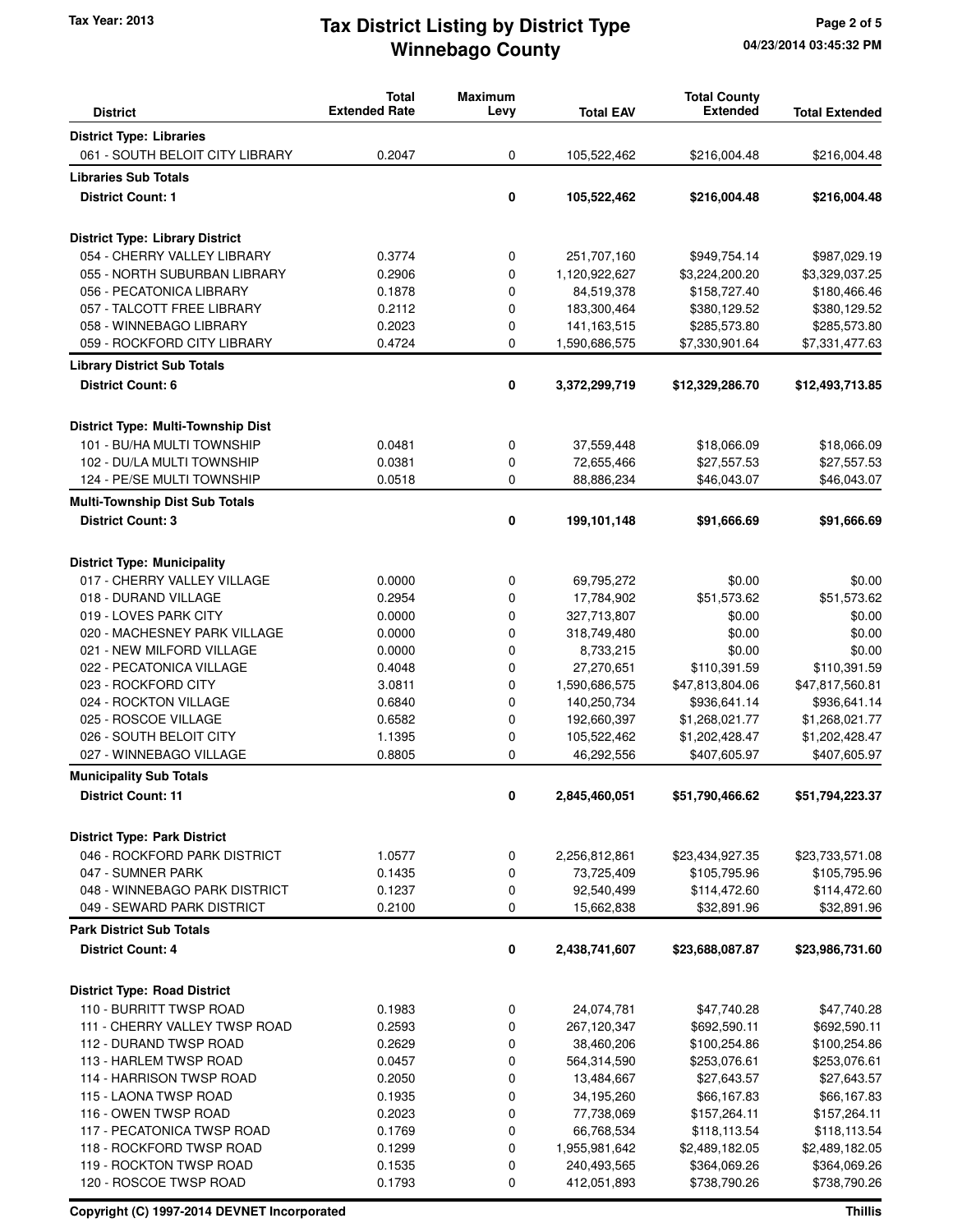# **Winnebago County** Tax Year: 2013 **Tax District Listing by District Type** Page 3 of 5

| <b>District</b>                                                  | <b>Total</b><br><b>Extended Rate</b> | <b>Maximum</b><br>Levy | <b>Total EAV</b>           | <b>Total County</b><br><b>Extended</b> | <b>Total Extended</b>        |
|------------------------------------------------------------------|--------------------------------------|------------------------|----------------------------|----------------------------------------|------------------------------|
| <b>District Type: Road District</b>                              |                                      |                        |                            |                                        |                              |
| 121 - SEWARD TWSP ROAD                                           | 0.4546                               | 0                      | 22,619,713                 | \$102,829.21                           | \$102,829.21                 |
| 122 - SHIRLAND TWSP ROAD                                         | 0.1118                               | 0                      | 22,280,183                 | \$24,909.24                            | \$24,909.24                  |
| 123 - WINNEBAGO TWSP ROAD                                        | 0.1865                               | 0                      | 92,540,499                 | \$172,588.03                           | \$172,588.03                 |
| <b>Road District Sub Totals</b>                                  |                                      |                        |                            |                                        |                              |
| <b>District Count: 14</b>                                        |                                      | 0                      | 3,832,123,949              | \$5,355,218.96                         | \$5,355,218.96               |
| <b>District Type: Sanitary Districts</b>                         |                                      |                        |                            |                                        |                              |
| 050 - DURAND SANITARY                                            | 0.0402                               | 0                      | 16,384,374                 | \$6,455.47                             | \$6,455.47                   |
| 051 - ROCK RIVER WATER REC                                       | 0.1856                               | 0                      | 2,603,354,081              | \$4,742,684.79                         | \$4,742,684.79               |
| 053 - SEWARD SANITARY                                            | 0.0900                               | 0                      | 4,335,122                  | \$3,901.61                             | \$3,901.61                   |
| <b>Sanitary Districts Sub Totals</b>                             |                                      |                        |                            |                                        |                              |
| <b>District Count: 3</b>                                         |                                      | 0                      | 2,624,073,577              | \$4,753,041.87                         | \$4,753,041.87               |
| <b>District Type: Special Districts</b>                          |                                      |                        |                            |                                        |                              |
| 062 - RKFD - WINN DRAINAGE                                       | 0.0380                               | 0                      | 10,540,481                 | \$4,005.38                             | \$4,005.38                   |
| 109 - COUNTRY OAKS SSA                                           | 0.0000                               | 0                      | 328,994                    | \$6,844.32                             | \$6,844.32                   |
| 136 - HARVEST HILLS SSA                                          | 0.0000                               | 0                      | 2,842,651                  | \$27,683.64                            | \$27,683.64                  |
| 155 - PERRYVILLE ROAD SSA                                        | 0.0000                               | 0                      | 0                          | \$0.00                                 | \$0.00                       |
| 156 - OLDE RIVER RIDGE PLAT 6 SSA                                | 0.0000                               | 0                      | 4,417                      | \$653.34                               | \$653.34                     |
| 158 - I-39 BAXTER ROAD SSA                                       | 0.0000                               | 0                      | $\mathbf 0$                | \$0.00                                 | \$0.00                       |
| 160 - SOUTH BELOIT SSA 1                                         | 0.0000                               | 0                      | 11,745                     | \$676.76                               | \$676.76                     |
| 161 - SOUTH BELOIT SSA 2                                         | 0.0000                               | $\mathbf 0$            | 0                          | \$0.00                                 | \$0.00                       |
| 162 - SOUTH BELOIT SSA 3<br>163 - SOUTH BELOIT SSA 4             | 0.0000<br>0.0000                     | 0<br>0                 | $\mathbf 0$<br>$\mathbf 0$ | \$0.00<br>\$0.00                       | \$0.00<br>\$0.00             |
|                                                                  |                                      |                        |                            |                                        |                              |
| <b>Special Districts Sub Totals</b><br><b>District Count: 10</b> |                                      | 0                      | 13,728,288                 | \$39,863.44                            | \$39,863.44                  |
| <b>District Type: Street Light Dist</b>                          |                                      |                        |                            |                                        |                              |
| 064 - LINCOLN-ACRES STREET LIGHT                                 | 0.0000                               | 0                      | 661,468                    | \$0.00                                 | \$0.00                       |
| 065 - WASHINGTON PARK STREET LIGHT                               | 0.7524                               | 0                      | 1,640,348                  | \$12,341.98                            | \$12,341.98                  |
| <b>Street Light Dist Sub Totals</b>                              |                                      |                        |                            |                                        |                              |
| <b>District Count: 2</b>                                         |                                      | 0                      | 2,301,816                  | \$12,341.98                            | \$12,341.98                  |
| <b>District Type: TIF Districts</b>                              |                                      |                        |                            |                                        |                              |
| 052 - PRESTON & CENTRAL TIF                                      | 0.0000                               | 0                      | 2,179,712                  | \$75,986.30                            | \$75,986.30                  |
| 063 - WESTSIDE TIF #2                                            | 0.0000                               | 0                      | 436,329                    | \$1,473.76                             | \$1,473.76                   |
| 066 - EAST STATE & ALPINE TIF                                    | 0.0000                               | 0                      | 12,359,827                 | \$121,615.34                           | \$121,615.34                 |
| 067 - WEST STATE & CENTRAL TIF                                   | 0.0000                               | 0                      | 11,829,277                 | \$69,218.40                            | \$69,218.40                  |
| 068 - WEST STATE & KILBURN TIF                                   | 0.0000                               | 0                      | 946,421                    | \$7,326.76                             | \$7,326.76                   |
| 088 - NORTH MAIN/AUBURN TIF                                      | 0.0000                               | 0                      | 1,458,485                  | \$5,403.98                             | \$5,403.98                   |
| 089 - JACKSON SCHOOL TIF                                         | 0.0000                               | 0                      | 8,150,637                  | \$41,679.74                            | \$41,679.74                  |
| 090 - EASTSIDE TIF                                               | 0.0000                               | 0                      | 4,111,324                  | \$305,769.52                           | \$305,769.52                 |
| 091 - WESTSIDE TIF                                               | 0.0000                               | 0                      | 6,553,200                  | \$409,176.60                           | \$409,176.60                 |
| 092 - SEVENTH ST TIF                                             | 0.0000                               | 0                      | 11,319,179                 | \$812,817.02                           | \$812,817.02                 |
| 093 - NORTH MAIN TIF                                             | 0.0000                               | 0                      | 1,255,746                  | \$53,681.96                            | \$53,681.96                  |
| 094 - GLOBAL TRADE TIF #1                                        | 0.0000                               | 0                      | 27,837,659                 | \$754,365.60                           | \$754,365.60                 |
| 098 - MACHESNEY PARK TIF<br>104 - SOUTH ROCKFORD TIF             | 0.0000<br>0.0000                     | 0<br>0                 | 8,519,272<br>2,555,918     | \$864,617.34<br>\$108,732.40           | \$864,617.34<br>\$108,732.40 |
| 105 - LINCOLNWOOD TIF                                            | 0.0000                               | 0                      | 461,245                    | \$64,044.42                            | \$64,044.42                  |
| 106 - DURAND VILLAGE TIF                                         | 0.0000                               | 0                      | 1,670,421                  | \$35,430.78                            | \$35,430.78                  |
| 107 - SPRINGFIELD CORNERS TIF                                    | 0.0000                               | 0                      | 1,725,374                  | \$215,459.28                           | \$215,459.28                 |
| 125 - WAGON WHEEL TIF                                            | 0.0000                               | 0                      | 1,702,040                  | \$113,405.78                           | \$113,405.78                 |
| 126 - RIVER OAKS TIF                                             | 0.0000                               | 0                      | 295,837                    | \$30,008.00                            | \$30,008.00                  |
| 127 - GARRISON SCHOOL TIF                                        | 0.0000                               | 0                      | 1,578,514                  | \$60,642.26                            | \$60,642.26                  |
| 128 - KISHWAUKEE/HARRISON TIF                                    | 0.0000                               | 0                      | 1,780,600                  | \$40,803.30                            | \$40,803.30                  |
| 129 - LINCOLNWOOD TIF #2                                         | 0.0000                               | 0                      | 316,678                    | \$42,865.36                            | \$42,865.36                  |
| 130 - HOPE VI TIF                                                | 0.0000                               | 0                      | 1,886,714                  | \$158,558.94                           | \$158,558.94                 |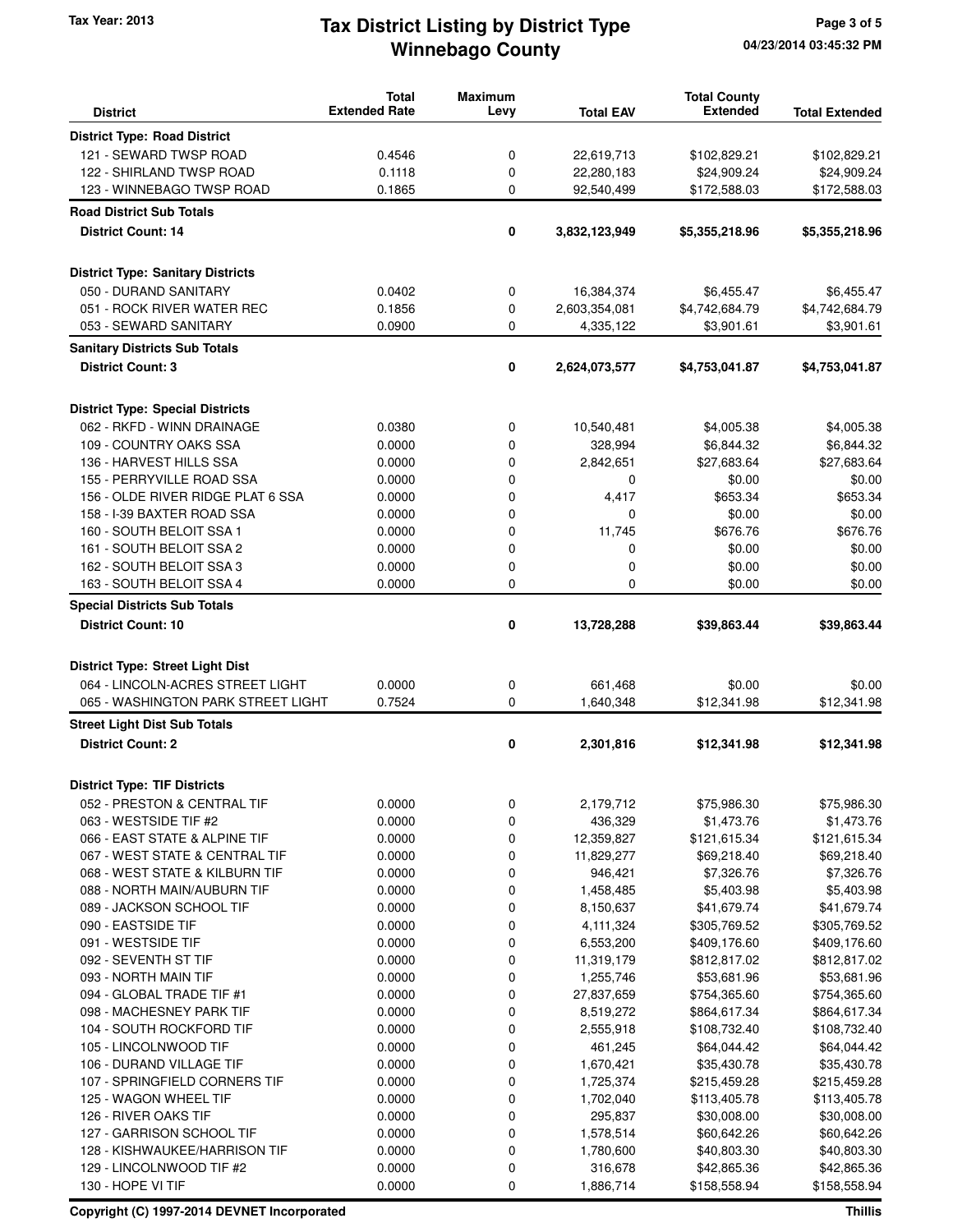# **Winnebago County** Tax Year: 2013 **Tax District Listing by District Type** Page 4 of 5

| <b>District</b>                                     | <b>Total</b><br><b>Extended Rate</b> | <b>Maximum</b><br>Levy | <b>Total EAV</b>         | <b>Total County</b><br><b>Extended</b> | <b>Total Extended</b>       |
|-----------------------------------------------------|--------------------------------------|------------------------|--------------------------|----------------------------------------|-----------------------------|
| <b>District Type: TIF Districts</b>                 |                                      |                        |                          |                                        |                             |
| 131 - QUARRY TIF                                    | 0.0000                               | 0                      | 0                        | \$0.00                                 | \$0.00                      |
| 132 - NORTH 2ND TIF LOVES PARK                      | 0.0000                               | $\mathbf 0$            | 11,198,375               | \$84,338.98                            | \$84,338.98                 |
| 133 - GLOBAL TRADE TIF #2                           | 0.0000                               | 0                      | 8,744,771                | \$245,308.04                           | \$245,308.04                |
| 134 - ASSISTED LIVING/ RIVER HOUSING TII            | 0.0000                               | 0                      | 70,541                   | \$0.00                                 | \$0.00                      |
| 135 - NORTH 2ND TIF MACHESNEY PARK                  | 0.0000                               | 0                      | 8,591,683                | \$67,823.34                            | \$67,823.34                 |
| 137 - MAIN/WHITMAN TIF                              | 0.0000                               | $\mathbf 0$            | 1,093,272                | \$26,692.02                            | \$26,692.02                 |
| 138 - MIDTOWN TIF                                   | 0.0000                               | $\mathbf 0$            | 6,617,250                | \$14,023.58                            | \$14,023.58                 |
| 139 - KISH/HAR TIF #2                               | 0.0000                               | 0                      | 409,064                  | \$0.00                                 | \$0.00                      |
| 140 - FORMER BELOIT CORP TIF                        | 0.0000                               | $\mathbf 0$            | 3,915,275                | \$213,979.94                           | \$213,979.94                |
| 141 - GLOBAL TRADE TIF #3                           | 0.0000                               | 0                      | 13,901,603               | \$21,260.74                            | \$21,260.74                 |
| 142 - RIVER DISTRICT NORTH TIF                      | 0.0000                               | 0                      | 7,824,413                | \$59,501.12                            | \$59,501.12                 |
| 143 - BROADWAY TIF                                  | 0.0000                               | 0                      | 13,577,713               | \$18,840.38                            | \$18,840.38                 |
| 144 - EAST RIVER TIF                                | 0.0000                               | $\mathbf 0$            | 10,458,277               | \$130,172.92                           | \$130,172.92                |
| 145 - SUMNER ROAD/GROVE STREET TIF                  | 0.0000                               | 0                      | 58,949                   | \$0.00                                 | \$0.00                      |
| 146 - LOVES PARK CORP CENTER TIF                    | 0.0000                               | 0                      | 5,601,856                | \$163,874.50                           | \$163,874.50                |
| 147 - WESTSTONE TIF                                 | 0.0000                               | $\mathbf 0$            | 102,847                  | \$339.92                               | \$339.92                    |
| 148 - NORTH WILLOW CREEK TIF                        | 0.0000                               | 0                      | 1,449,578                | \$11,323.14                            | \$11,323.14                 |
| 149 - SOUTH WILLOW CREEK TIF                        | 0.0000                               | 0                      | 5,999,559                | \$43,081.12                            | \$43,081.12                 |
| 150 - GLOBAL TRADEPARK SOUTH TIF                    | 0.0000                               | 0                      | 249,394                  | \$8,073.68                             | \$8,073.68                  |
| 151 - I-39 / BAXTER ROAD TIF                        | 0.0000                               | $\mathbf 0$            | 1,513,468                | \$5,154.26                             | \$5,154.26                  |
| 152 - ZENITH CUTTER TIF                             | 0.0000                               | 0                      | 879,779                  | \$20.30                                | \$20.30                     |
| 153 - SPRING CREEK LAKES TIF                        | 0.0000                               | 0                      | 135,427                  | \$2,712.22                             | \$2,712.22                  |
| 154 - FORMER WARNER ELECTRIC TIF                    | 0.0000                               | $\mathbf 0$            | 400,658                  | \$1,012.88                             | \$1,012.88                  |
| 157 - JEFFERSON / NORTH 3RD ST TIF                  | 0.0000                               | 0                      | 323,633                  | \$14,276.90                            | \$14,276.90                 |
| 159 - MULFORD & EAST STATE STREET TIF               | 0.0000                               | $\mathbf 0$            | 41,724,556               | \$137,428.30                           | \$137,428.30                |
| <b>TIF Districts Sub Totals</b>                     |                                      |                        |                          |                                        |                             |
| <b>District Count: 48</b>                           |                                      | 0                      | 255,772,350              | \$5,662,321.12                         | \$5,662,321.12              |
| <b>District Type: Township</b>                      |                                      |                        |                          |                                        |                             |
| 003 - BURRITT TOWNSHIP                              | 0.1737                               | 0                      | 24,074,781               | \$41,817.89                            | \$41,817.89                 |
| 004 - CHERRY VALLEY TOWNSHIP                        | 0.1330                               | 0                      | 267,120,347              | \$355,242.90                           | \$355,242.90                |
| 005 - DURAND TOWNSHIP                               | 0.1632                               | 0                      | 38,460,206               | \$62,235.04                            | \$62,235.04                 |
| 006 - HARLEM TOWNSHIP                               | 0.1072                               | 0                      | 564,314,590              | \$593,650.17                           | \$593,650.17                |
| 007 - HARRISON TOWNSHIP                             | 0.1231                               | 0                      | 13,484,667               | \$16,599.63                            | \$16,599.63                 |
| 008 - LAONA TOWNSHIP                                | 0.1114                               | 0                      | 34,195,260               | \$38,093.52                            | \$38,093.52                 |
| 009 - OWEN TOWNSHIP                                 | 0.1442                               | $\mathbf 0$            | 77,738,069               |                                        | \$112,098.29                |
| 010 - PECATONICA TOWNSHIP                           | 0.1726                               | 0                      |                          | \$112,098.29                           | \$115,242.49                |
|                                                     |                                      |                        | 66,768,534               | \$115,242.49                           |                             |
| 011 - ROCKFORD TOWNSHIP                             | 0.1288                               | 0                      | 1,955,981,642            | \$2,468,103.53                         | \$2,468,103.53              |
| 012 - ROCKTON TOWNSHIP                              | 0.1939                               | 0                      | 240,493,565              | \$459,889.43                           | \$459,889.43                |
| 013 - ROSCOE TOWNSHIP                               | 0.1456                               | 0                      | 412,051,893              | \$599,932.30                           | \$599,932.30                |
| 014 - SEWARD TOWNSHIP                               | 0.4630                               | 0                      | 22,619,713               | \$104,729.27                           | \$104,729.27                |
| 015 - SHIRLAND TOWNSHIP<br>016 - WINNEBAGO TOWNSHIP | 0.2044<br>0.1593                     | 0<br>0                 | 22,280,183<br>92,540,499 | \$45,540.69<br>\$147,417.01            | \$45,540.69<br>\$147,417.01 |
| <b>Township Sub Totals</b>                          |                                      |                        |                          |                                        |                             |
| <b>District Count: 14</b>                           |                                      | 0                      | 3,832,123,949            | \$5,160,592.16                         | \$5,160,592.16              |
|                                                     |                                      |                        |                          |                                        |                             |
| <b>District Type: Unit Schools</b>                  |                                      |                        |                          |                                        |                             |
| 070 - HARLEM SCHOOL DIST 122                        | 7.8140                               | 0                      | 604,582,032              | \$46,474,818.33                        | \$46,474,818.33             |
| 075 - NORTH BOONE SD #200                           | 7.9019                               | 0                      | 465,098                  | \$36,751.59                            | \$10,837,669.37             |
| 076 - ROCKFORD SCHOOL DIST 205                      | 7.2301                               | 0                      | 2,181,979,150            | \$154,944,437.89                       | \$155,120,958.26            |
| 078 - MERIDIAN SCHOOL DIST 223                      | 5.2865                               | 0                      | 11,726,833               | \$616,344.27                           | \$8,461,264.94              |
| 079 - SOUTH BELOIT SD #320                          | 7.0776                               | 0                      | 73,351,524               | \$5,191,527.47                         | \$5,191,527.47              |
| 080 - PECATONICA UNIT SD #321                       | 6.9171                               | 0                      | 80,961,961               | \$5,600,219.81                         | \$6,203,072.01              |
| 081 - DURAND UNIT SD #322                           | 7.7235                               | 0                      | 79,207,403               | \$6,092,406.01                         | \$6,194,384.65              |
| 082 - WINNEBAGO UNIT SD #323                        | 6.9512                               | 0                      | 152,125,484              | \$10,470,952.43                        | \$10,572,816.35             |